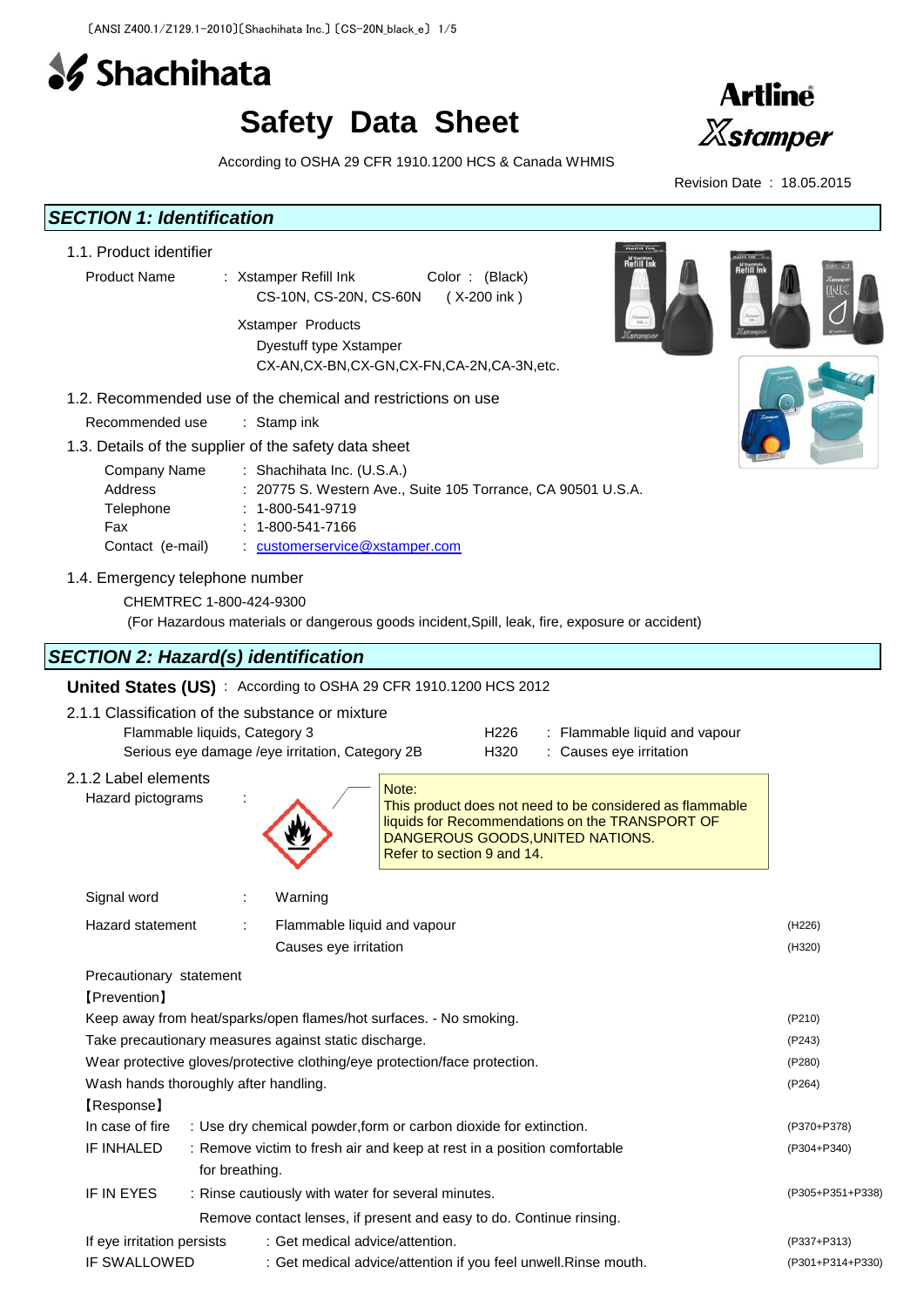〔ANSI Z400.1/Z129.1-2010〕〔Shachihata Inc.〕 〔CS-20N\_black\_e〕 2/5

#### 【Storage】

Store in a well-ventilated place. Keep container tightly closed. (P403+P233)

【Disposal】

Dispose of contents/container to waste in accordance with (P501)

local/regional/ national/international regulation (to be specified).

2.1.3 Other hazards

Under United States Regulations (29 CFR 1910.1200 - Hazard Communication Standard), this product is considered hazardous.

# **Canada** : According to WHMIS

- 2.2.1 Classification of the substance or mixture
	- Class B2 : Flammable Liquids
	- Class D2B : Eye irritation
- 2.2.2 Label elements



2.2.3 Other hazards

In Canada, the product mentioned above is considered hazardous under the Workplace Hazardous Materials Information System (WHMIS)

2.3 Other information



# *SECTION 3: Composition/information on ingredients*

| <b>Substance/Mixture</b><br>Mixture<br>Ingredients<br>٠ |             |               |                                |                  |
|---------------------------------------------------------|-------------|---------------|--------------------------------|------------------|
| Chemical Name /                                         | Composition | <b>CAS</b>    | Classification (OSHA HCS 2012) |                  |
| Generic name                                            | weight %    | Registry No.  | <b>Hazard Class</b>            | Hazard statement |
| Ethanol                                                 | $1 - 10$    | 64-17-5       | Flam.Liq.2                     | H <sub>225</sub> |
| Derivative of vegetable oil                             | $40 - 50$   | Confidential  | none                           | none             |
| 1,2-Propylene glycol                                    | $5 - 15$    | $57 - 55 - 6$ | none                           | none             |
| 2-(2-butoxyethoxy) ethanol                              | $5 \sim 15$ | 112-34-5      | Eye Irrit.2A                   | H319             |
| Vegetable oil                                           | $5 \sim 15$ | Confidential  | none                           | none             |
| Synthetic resin                                         | $5 \sim 15$ | Confidential  | none                           | none             |
| <b>Dyestuff</b>                                         | $5 \sim 15$ | Confidential  | none                           | none             |
| total                                                   | 100         |               |                                |                  |

# *SECTION 4: First-aid measures*

### 4.1. Description of first aid measures

| IF INHALED   | : Remove victim to fresh air and keep at rest in a position comfortable for breathing.<br>Consult a doctor if symptoms persist.                                                         |
|--------------|-----------------------------------------------------------------------------------------------------------------------------------------------------------------------------------------|
| IF ON SKIN   | : Remove/Take off immediately all contaminated clothing. Wash with soap and water.<br>If skin irritation/rash occurs or feel unwell, consult a doctor for medical advice.               |
| IF IN EYES   | : Rinse cautiously with water for several minutes. Remove contact lenses, if present and<br>easy to do. Continue rinsing. If eye irritation persists, get medical advice/attention.     |
| IF SWALLOWED | : After rinse mouth immediately, give about 250 ml of water or milk and thin in the stomach,<br>and do not vomit forcibly. Moreover, do not give anything from the mouth to the patient |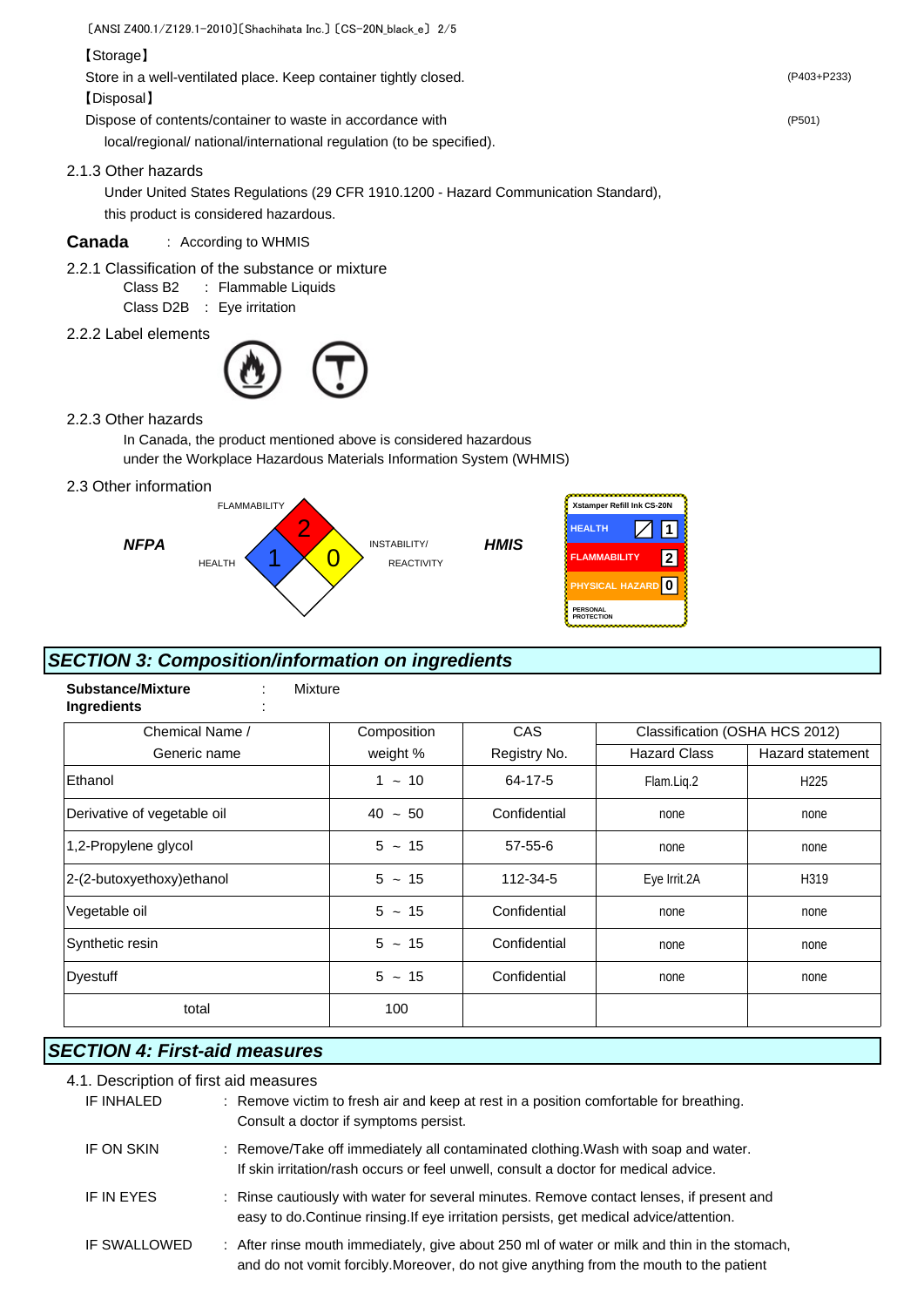〔ANSI Z400.1/Z129.1-2010〕〔Shachihata Inc.〕 〔CS-20N\_black\_e〕 3/5

when not conscious.Receive the doctor's treatment (stomach pump) promptly.

Note to Physicians :

All treatments should be based on observed signs and symptoms of distress in the patient.

Consideration should be given to the possibility that overexposure to materials other than this product may have occurred.

### *SECTION 5: Fire-fighting measures*

5.1. Extinguishing media Suitable extinguishing media : Dry chemical powder, foam or carbon dioxide Unsuitable extinguishing media : Water jet

- 5.2. Special hazards arising from the substance or mixture For initial stage extinction, carbon dioxide or dry chemical powder. When a fire extends, fire is extinguished by a large amount of water spray. Do not discharge extinguishing waters into the aquatic environment.
- 5.3. Advice for firefighters

In the extinction work, an appropriate protective equipment (gloves, glasses, and mask) has to be worn. Because during a fire, hazardous gases may be generated, fire-fighters have to wear self-contained breathing apparatus and other protective equipment.

# *SECTION 6: Accidental release measures*

| 6.1. Personal precautions, protective equipment and emergency procedures |                              |
|--------------------------------------------------------------------------|------------------------------|
| Evacuate personnel to safe area. Shut off all sources of ignition.       |                              |
| No Flares, smoking or flame in area. Put on protective equipment.        | Ensure adequate ventilation. |
| 6.2. Environmental precautions                                           |                              |

Do not throw the leakage thing directly into environment

6.3. Methods and material for containment and cleaning up In case of a small spill, remove by absorbing with absorbents (sawdust, soil, sand, waste cloth,etc.), and then wipe off the waste well with waste cloth, and rag. In case of large spills, prevent leakage by enclosing with nonflammables (earth and sand, etc.) and collect into empty container by scoop, suction equipment or the like.

# *SECTION 7: Handling and storage*

| 7.1. Precautions for safe handling                                |                                                                           |
|-------------------------------------------------------------------|---------------------------------------------------------------------------|
| Advice on safe handling                                           | : Use with adequate ventilation.                                          |
|                                                                   | Avoid contact with skin, eyes and clothing.                               |
|                                                                   | Obtain special instructions before use.                                   |
|                                                                   | Do not handle until all safety precautions have been read and understood. |
|                                                                   | Do not eat, drink or smoke when using this product.                       |
| 7.2. Conditions for safe storage, including any incompatibilities |                                                                           |
| Requirements for storage                                          | : Keep containers tightly closed and store in a cool and dry place.       |
| areas and containers                                              | Keep away from heat and flame, ignition source and sunlight.              |

Keep out of the reach of children.

# *SECTION 8: Exposure controls/personal protection*

| 8.1. Control parameters<br><b>ACGIH (2013)</b>               |                           |                  |
|--------------------------------------------------------------|---------------------------|------------------|
| Ethanol                                                      | <b>STEL</b>               | 1000ppm          |
| 2-(2-butoxyethoxy)ethanol                                    | <b>TWA</b>                | 10ppm            |
| <b>OSHA PEL</b><br>Ethanol                                   | <b>TWA</b>                | 1000ppm          |
| Canada Ontario Provincial<br>Ethanol<br>1,2-Propylene glycol | <b>STEL</b><br><b>TWA</b> | 1000ppm          |
| Canada Quebec Provincial<br>Ethanol                          | <b>TWA</b>                | 50ppm<br>1000ppm |
|                                                              |                           |                  |

# 8.2. Exposure controls

Personal protective equipment

Respiratory Protection : Use with local exhaust ventilation, when in long use. Avoid breathing vapours. Wear mask to prevent organic gas, if necessary.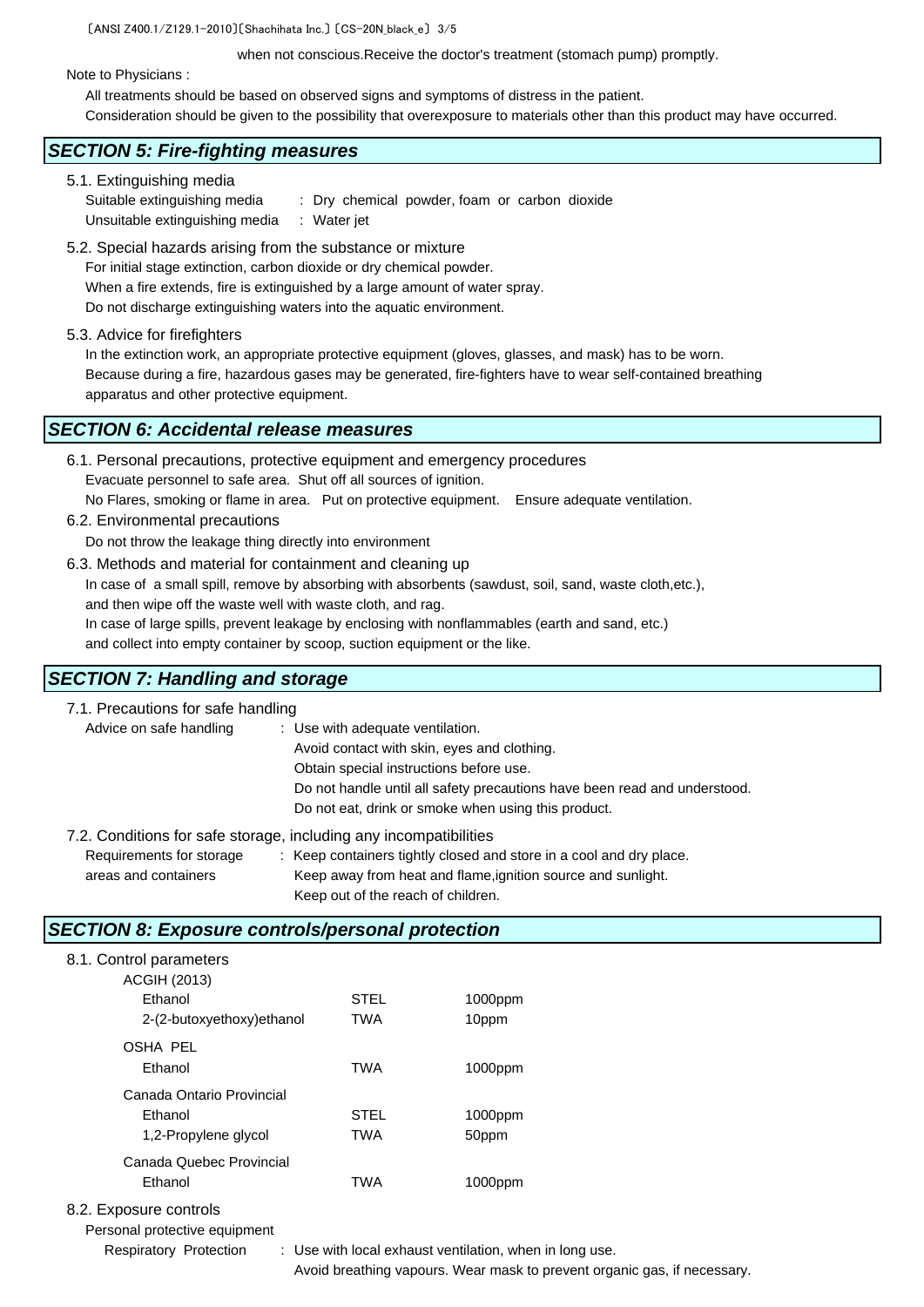#### 〔ANSI Z400.1/Z129.1-2010〕〔Shachihata Inc.〕 〔CS-20N\_black\_e〕 4/5

- Hand Protection : Avoid contact with hands. Wear safety gloves, if necessary. Eye Protection : Avoid contact with eyes. Wear safety glasses, if necessary.
- Skin Protection : Avoid skin contact. Wear personal protection apron, boots, if necessary.

#### Environmental exposure controls

General advice : Prevent product from entering drains.

Prevent further leakage or spillage if safe to do so.

If the product contaminates rivers and lakes or drains inform respective authorities.

# *SECTION 9: Physical and chemical properties*

| 9.1 Information on basic physical and chemical properties |                                          |                                                   |
|-----------------------------------------------------------|------------------------------------------|---------------------------------------------------|
| Appearance                                                | black liquid                             |                                                   |
| Odor                                                      | : none                                   |                                                   |
| рH                                                        | $:$ Not applicable                       |                                                   |
| Boiling point                                             | : No data available                      |                                                   |
| Flash point                                               | : 97.7 °F (36.5 °C) (closed cup)         | Not sustained combustibility; Refer to section 14 |
| Relative Density (at $77 °F$ , $25 °C$ )                  | (g/cm <sup>3</sup> )<br>$\therefore$ 1.0 |                                                   |
| Solubility in Water                                       | : Insoluble                              |                                                   |

# *SECTION 10: Stability and reactivity*

#### 10.1. Reactivity

- No dangerous reaction known under conditions of normal use.
- 10.2. Possibility of hazardous reactions

Under normal conditions of storage and use, hazardous reactions will not occur.

- 10.3. Chemical stability
- The product is stable.
- 10.4. Conditions to Avoid

High temperature, Direct sunlight, Fire

- 10.5. Incompatible Materials
	- No data available
- 10.6. Hazardous decomposition products

 $CO, CO<sub>2</sub>$ 

### *SECTION 11: Toxicological information*

| 11.1. Information on toxicological effects |                             |                                                                                                                     |                       |               |  |
|--------------------------------------------|-----------------------------|---------------------------------------------------------------------------------------------------------------------|-----------------------|---------------|--|
| Acute toxicity                             |                             | $\therefore$ LD/LC50 values that are relevant for classification                                                    |                       |               |  |
|                                            |                             | [Ethanol]                                                                                                           |                       |               |  |
|                                            |                             | Oral-rat                                                                                                            | LD50                  | 7,060mg/kg    |  |
|                                            |                             | Inhalation-rat                                                                                                      | <b>LC50</b>           | 20,000ppm/10h |  |
|                                            | [2-(2-butoxyethoxy)ethanol] |                                                                                                                     |                       |               |  |
|                                            |                             | Oral-rat                                                                                                            | LD50                  | 5,660mg/kg    |  |
|                                            |                             | Dermal-rabbit                                                                                                       | LD50                  | 2,700mg/kg    |  |
| Serious eye damage / eye irritation        |                             | $\therefore$ Category 2B                                                                                            | Causes eye irritation |               |  |
| Carcinogenicity                            |                             | : This product does not contain any component that is considered<br>a human carcinogen by IARC, ACGIH, OSHA or NTP. |                       |               |  |

### *SECTION 12: Ecological information*

| 12.1. Ecotoxicity                   | : No data available                                 |
|-------------------------------------|-----------------------------------------------------|
| 12.2. Persistence and degradability | : No data available                                 |
| 12.3. Bioaccumulative potential     | : No data available                                 |
| 12.4. Mobility in soil              | : No data available                                 |
| 12.5. Other adverse effects         | : No known significant effects or critical hazards. |

### *SECTION 13: Disposal considerations*

13.1. Waste treatment methods

Disposal must be made according to official regulations.

Comply with all Federal, State, and Local regulations regarding disposal.

Do not allow product to reach ground, any water course or sewage system.